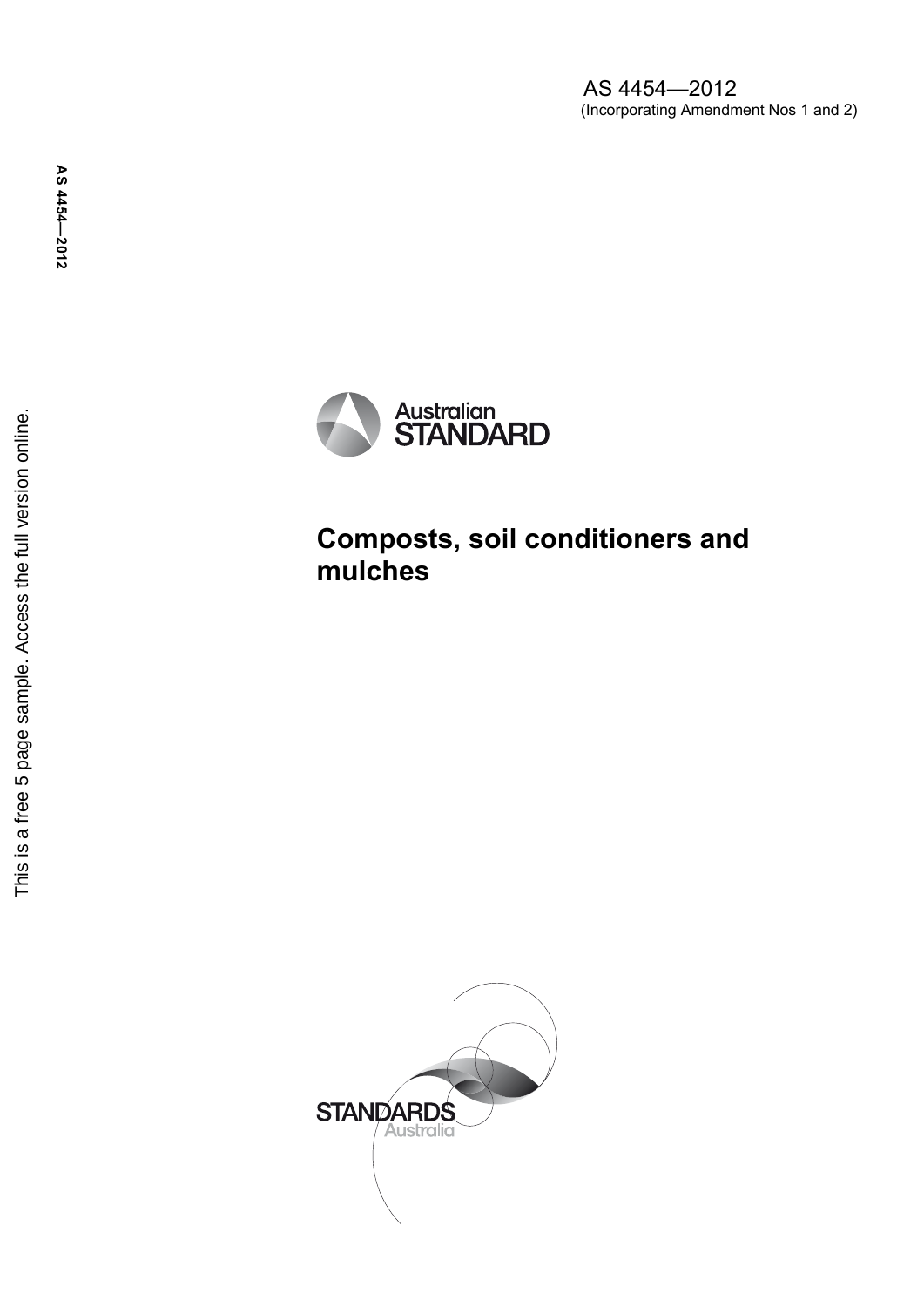This Australian Standard® was prepared by Committee CS-037, Garden Soils and Potting Mixes. It was approved on behalf of the Council of Standards Australia on 16 February 2012. This Standard was published on 29 February 2012.

The following are represented on Committee CS-037:

- Association of Accredited Certification Bodies
- Australian Institute of Horticulture
- Australian Society of Soil Science
- Compost Australia
- Consumers Federation of Australia
- Department of Agriculture and Food, WA
- Department of Primary Industries, Vic.
- Environmental Protection Agency, Qld
- Environmental Protection Agency, Vic.
- Independent Chairperson
- NSW Department of Primary Industries
- Nursery and Garden Industry Australia
- TAFE NSW
- University of NSW
- Waste Management Association of Australia

Additional Interests:

- Recycled Organics Unit
- Sydney Environmental & Soil Laboratory

This Standard was issued in draft form for comment as DR2 AS 4454.

Standards Australia wishes to acknowledge the participation of the expert individuals that contributed to the development of this Standard through their representation on the Committee and through the public comment period.

#### Keeping Standards up-to-date

Australian Standards® are living documents that reflect progress in science, technology and systems. To maintain their currency, all Standards are periodically reviewed, and new editions are published. Between editions, amendments may be issued.

Standards may also be withdrawn. It is important that readers assure themselves they are using a current Standard, which should include any amendments that may have been published since the Standard was published.

Detailed information about Australian Standards, drafts, amendments and new projects can be found by visiting www.standards.org.au

Standards Australia welcomes suggestions for improvements, and encourages readers to notify us immediately of any apparent inaccuracies or ambiguities. Contact us via email at mail@standards.org.au, or write to Standards Australia, GPO Box 476, Sydney, NSW 2001.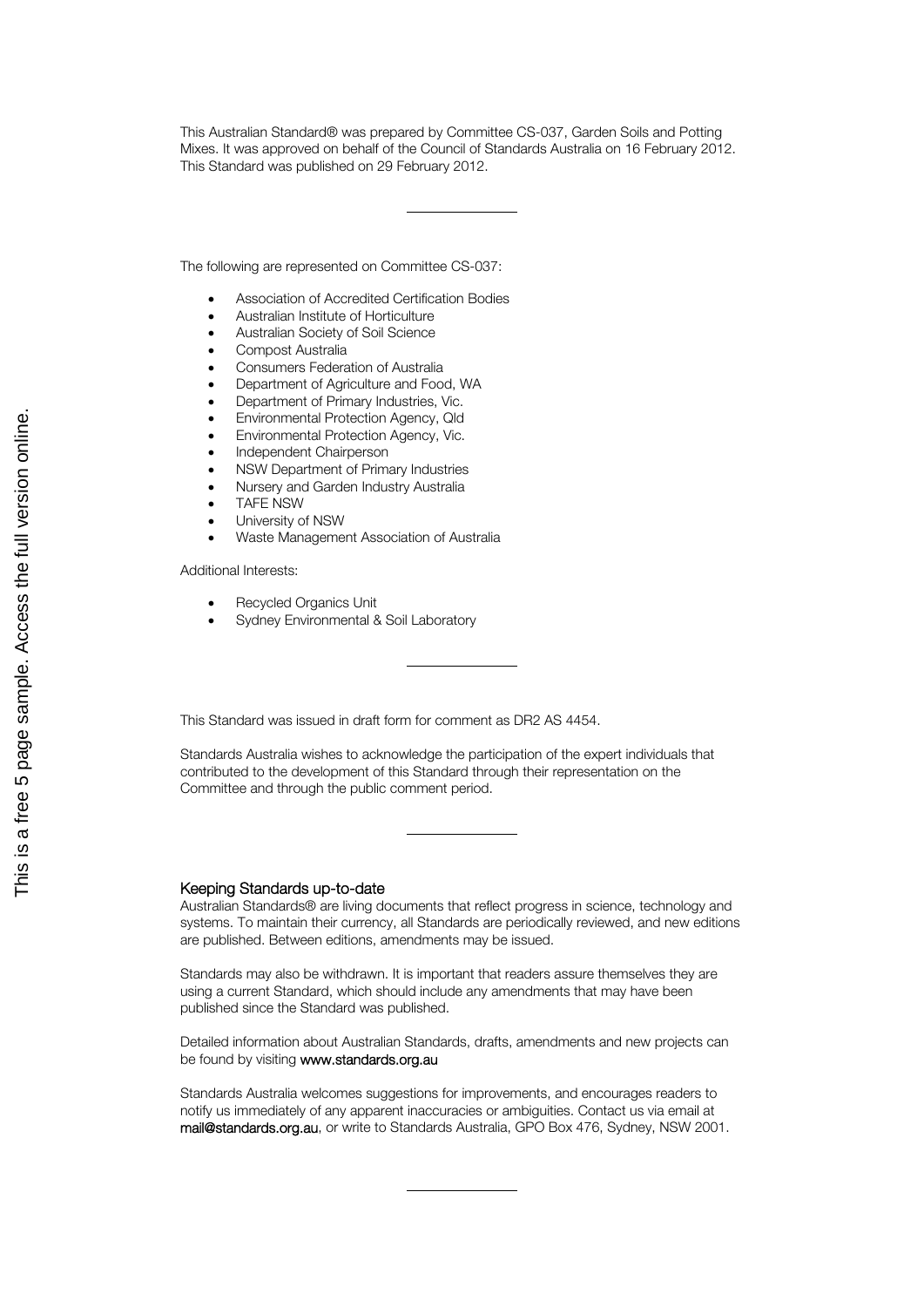AS 4454—2012 (Incorporating Amendment Nos 1 and 2)

Australian Standard®

## **Composts, soil conditioners and mulches**

Originated as AS 4454—1997. Previous edition 2003. Fourth edition 2012. Reissued incorporating Amendment No. 1 (June 2012). Reissued incorporating Amendment No. 2 (December 2018).

#### **COPYRIGHT**

© Standards Australia Limited

All rights are reserved. No part of this work may be reproduced or copied in any form or by any means, electronic or mechanical, including photocopying, without the written permission of the publisher, unless otherwise permitted under the Copyright Act 1968.

Published by SAI Global Limited under licence from Standards Australia Limited, GPO Box 476, Sydney, NSW 2001, Australia

ISBN 978 1 74342 036 2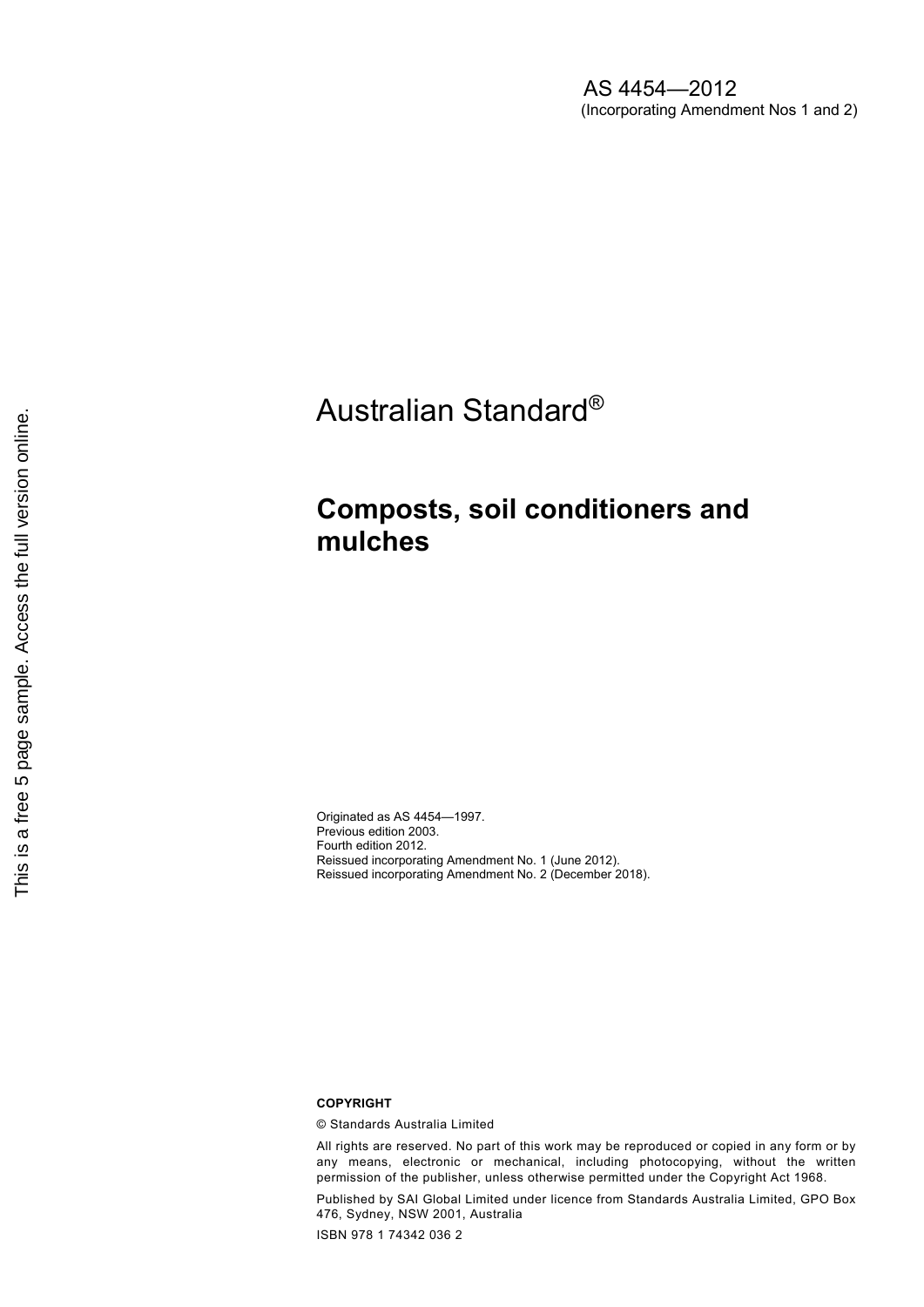### PREFACE

This Standard was prepared by the Standards Australia Committee CS-037, Garden Soils and Potting Mixes, to supersede AS 4454—2003.

*This Standard incorporates Amendment No. 1 (June 2012) and Amendment No. 2 (December 2018) The changes required by the Amendments are indicated in the text by a marginal bar and amendment number against the clause, note, table, figure or part thereof affected.* 

This Standard specifies general and specific requirements for composts, soil conditioners and mulches.

The major changes to this edition of the Standard include the following:

- (a) The Application has been extended to include 'all levels of government' and 'as feedstocks to manufacturers' (Clause 1.2).
- (b) A definition of raw mulch (Clause 1.5.9) and mature compost (Clause 1.5.4) have been added.
- (c) The requirements for compliance with national environment and health standards have been clarified, limits for chemical contaminants set, and a contaminant warning label and statement is now required if copper and zinc levels fall within certain ranges. (Clause 2.1, Table 3.1(C) and Clause 5.3(h)).
- (d) A clause addressing the classification of products by application and use has been added (Clause 3.1.2).
- (e) The method of measuring bulk density and volume of product as delivered has been clarified (new Appendix J).
- (f) The nitrogen drawdown index has been reinstated as a test for determining maturity/stability (Appendix O).
- (g) An optional revised health warning has been added (Clause 5.2 (e)).
- (h) Additional information on nutrients, trace elements and feedstocks is now required (Clause 5.5).
- (i) The self-heating test reverts to an optional test for determining maturity (Appendix N).
- (i) The determination of  $CaCO<sub>3</sub>$  equivalent is now only required if  $pH > 8.0$ (Table 3.1(A)).
- (k) A requirement to test for pathogen indicators when high risk raw materials are used (Table 3.1(A)) has been added.
- (l) A new Appendix N, Method for determination of maturity index, has been included.
- (m) The reinstatement of carbon to nitrogen ratio (C:N).
- (n) The name of the 'Method for determination of toxicity to plants' test has been changed to 'Method for plant growth test (Bioassay)' and the method modified to accommodate physical properties of composts and mulches (Appendix F).
- (o) Additional requirements for claiming compliance are specified (Clause 4.2 and Appendix Q).
- (p) A new Appendix A, Methods of sampling, sample handling and preparation prior to analysis has been added.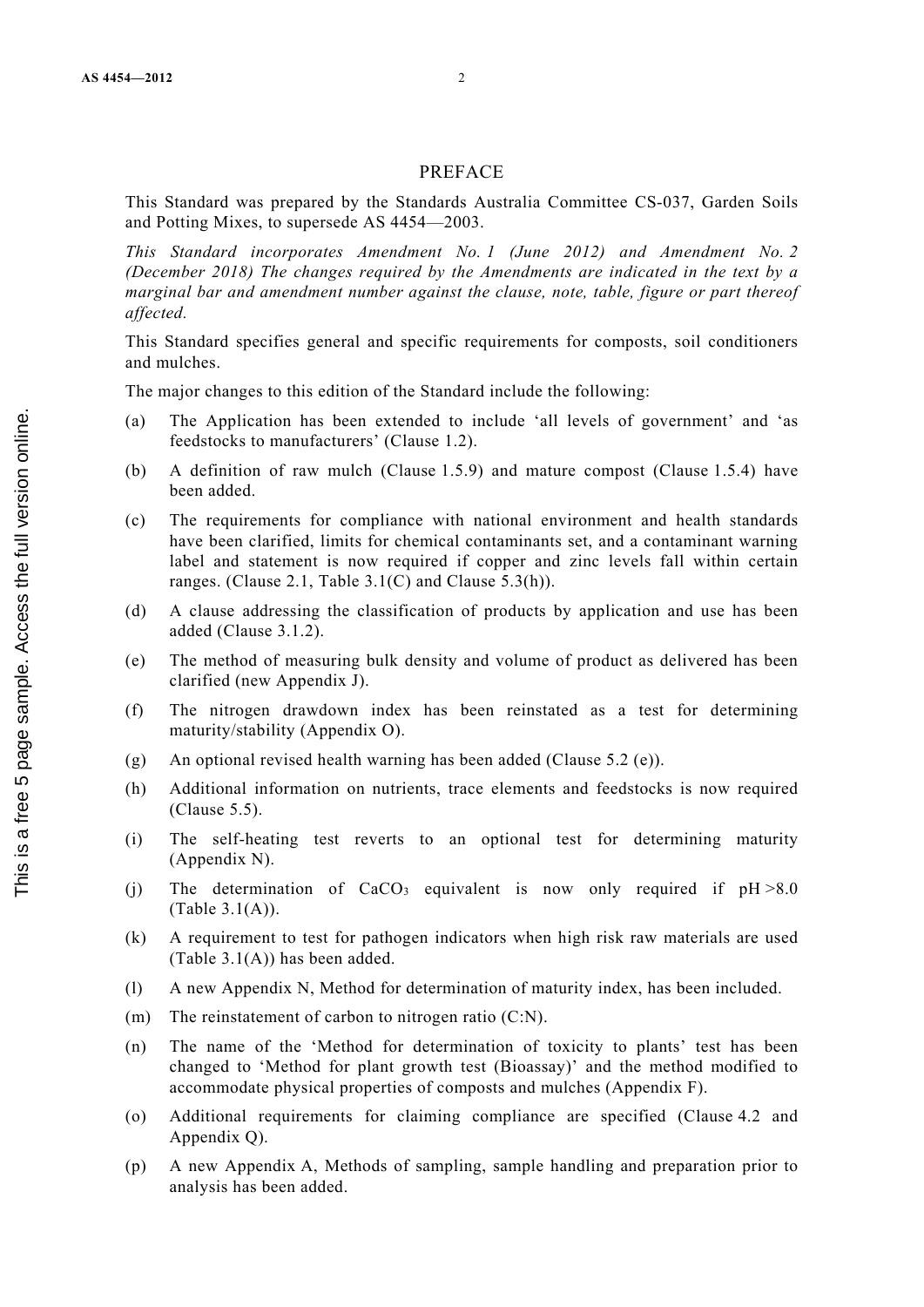- (q) Requirements to report test results for some parameters (pathogens, nutrients, contaminants, etc.) in mg/kg dry mass equivalent have been added.
- (r) Appendices on best practice guidelines for composting systems and vermiculture systems have been deleted as some of the information was obsolete and information on current best practice is readily available from other sources.

Relevant local, territory, state and federal government regulations not referenced in this Standard may detail additional requirements. In particular, prior to establishing a manufacturing facility, investigations may be required to ensure approval of the location.

The terms 'normative' and 'informative' have been used in this Standard to define the application of the appendix to which they apply. A 'normative' appendix is an integral part of a Standard, whereas an 'informative' appendix is only for information and guidance.